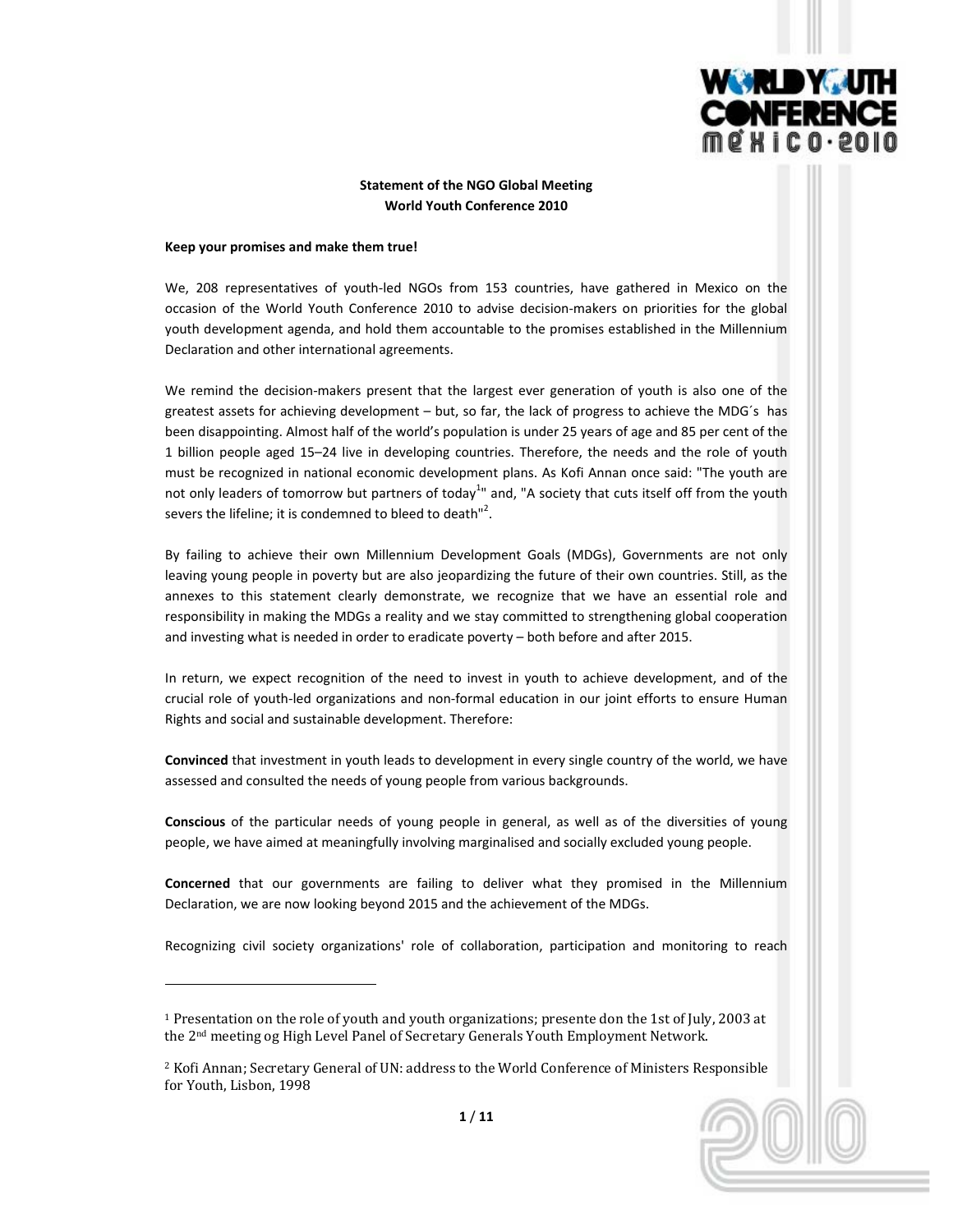

common goals,

#### **We demand**

Governments and ministers responsible for youth, ministers of finance, ministers for development, ministers of family and gender issues and other decision‐makers with impact on our daily lives, to undertake all the measures necessary to recognize young people as subjects of rights and to guarantee the full exercise of these rights, aiming at equal conditions by taking into account different characteristics such as age, ethnicity, gender, sexual preference, urban and rural backgrounds, disabilities, etcerea, and to:

1. Develop national and international legislative measures, such as the Ibero‐American Convention on Youth Rights and the African Youth Charter, to ensure a human rights-based approach to the development of national youth policies.

2. Guarantee the rights of young people, including the right to safety, food and water; the right to education; the right to health, including sexual and reproductive health and rights; the right to decent work, the right to freedom of assembly, expression and movement; the right to participation; and the right to non‐discrimination.

3. Pay particular attention to marginalized youth, including young people at risk of discrimination on the basis of age and gender identity, sex, racial or ethnic origin, migration, sexual identity or sexual orientation, disability, religion or belief, and facilitate their full participation and inclusion in society.

4. Analyze and debate, in the framework of the United Nations Commission for Social Development, the initiative to establish a UN Convention on Youth Rights, bearing in mind and assessing already established legal mechanisms like the African Youth Charter, the Ibero-American Convention on Youth Rights and the Revised European Charter on Participation of Young People in Local and Regional life.

5. Engage and invest in the efforts of youth-led organizations in achieving the MDGs and recognize youth‐led organizations as important actors for development.

6. Strategically and continuously invest in youth when designing national development programs, and also ensure participation — including through funding mechanisms — of youth‐led organizations in the development, implementation, monitoring and evaluation of Poverty Reduction Strategy Programs — as well as National Youth Policy — respecting and guaranteeing the cultural identity of young people.

7. Through social dialogue and consultation on youth, establish programs to overcome both the economic and environmental crisis, through creating jobs for young people, in particular, in the renewable and "green" sectors.

8. Recognize the links between the World Program of Action for Youth and the MDGs and reinforce the efforts carried out by national governments in order to achieve the MDGs by 2015.

9. Implement new or strengthen existing national plans of action on the World Program of Action for Youth in order to achieve the MDGs.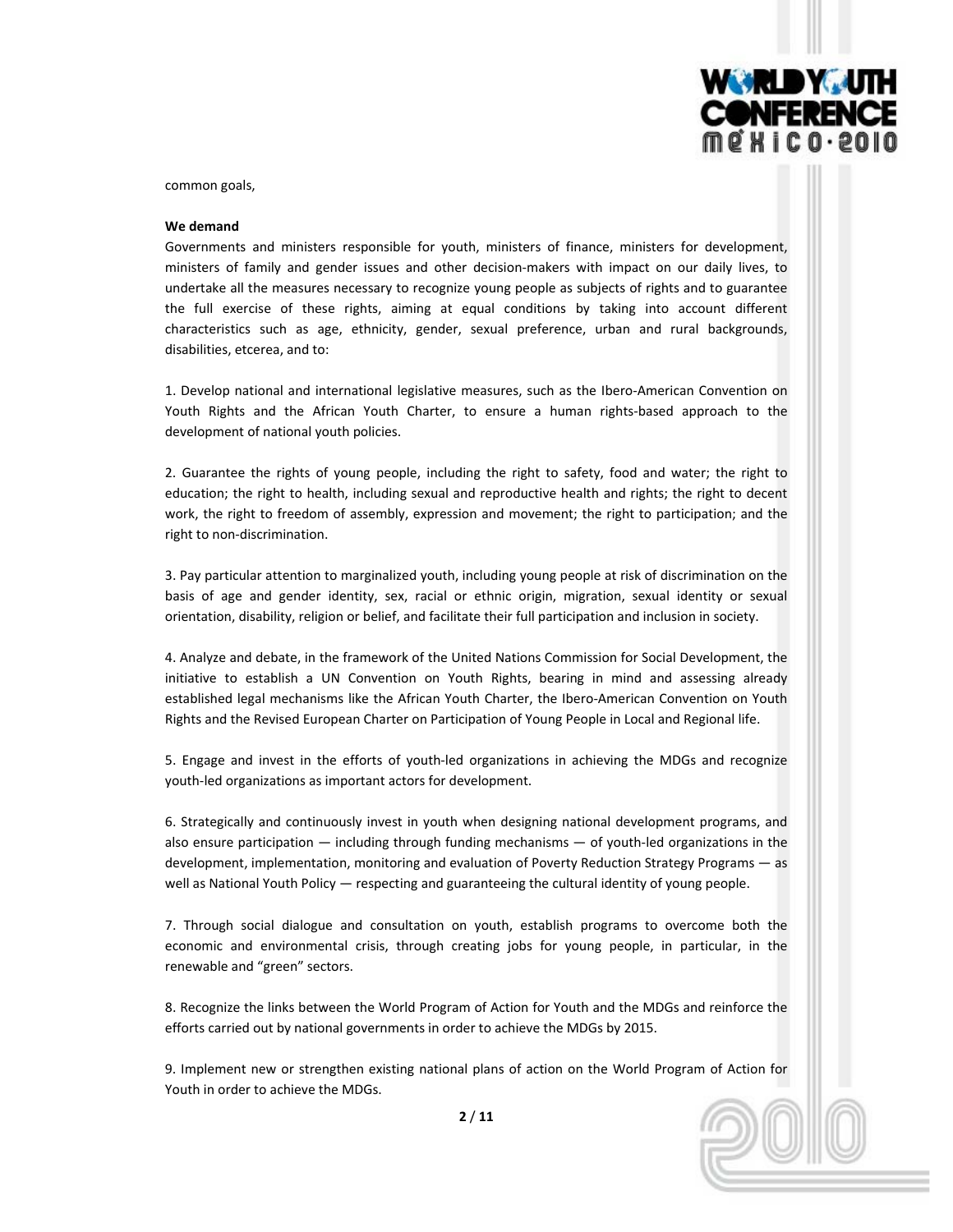

10. Together with young people, identify the root causes preventing the achievement of the MDGs and identify solutions for overcoming these.

11. Take the opportunity of the 2010 MDG Review to not only recommit to the MDGs as a whole but also commit to particular goals and targets on the national and regional level with a specific focus on youth.

12. Support and conduct research on youth issues and strengthen access to statistics on youth development — disaggregated by gender, age and region — in order to facilitate an evidence‐based approach to youth policy.

13. Define, together with the UN secretariat and youth‐led organizations, how to improve the coordination between UN agencies, member states and civil society on matters related to the UN youth agenda.

14. Recognize and strengthen the United Nations Inter‐Agency Network on Youth Development.

15. Request the United Nations Inter‐Agency Network on Youth Development take the necessary political and operational role in the implementation of UN policy and cooperation with youth‐led organizations, ensuring youth‐led NGO participation from all regions of the world and include them in the work of the network.

16. Ensure that the UN Program on Youth, as the permanent co-chair of the network, is adequately staffed and resourced in order to actually implement UN policy on youth, including supporting member states in their implementation of the World Program of Action for Youth.

17. Commit, during the International Year of Youth, Dialogue and Mutual Understanding, to invest at least 5 per cent of the national defense budget in youth development programs in future national budgets.

18. Do their utmost to end all wars, occupations and conflicts and recognize youth-led NGOs, with their ability to create bridges between communities and social groups, as privileged actors in the promotion of a peace culture in pre‐ and post‐conflict environments.

19. Initiate, through the UN General Assembly and the Commission for Social Development, the preparations for a revision of the World Program of Action for Youth in 2015, stemming from an evaluation of the implementation of the WPAY.

20. Mandate the UN Secretary General to publish a World Youth Report in 2013, focusing on how young people are contributing to the achievement of the MDGs, in order to prepare for a youth-friendly and participatory post‐2015 development agenda.

21. Establish and support institutions and mechanisms that can provide technical, political and financial support for youth-led NGOs and non-formal education.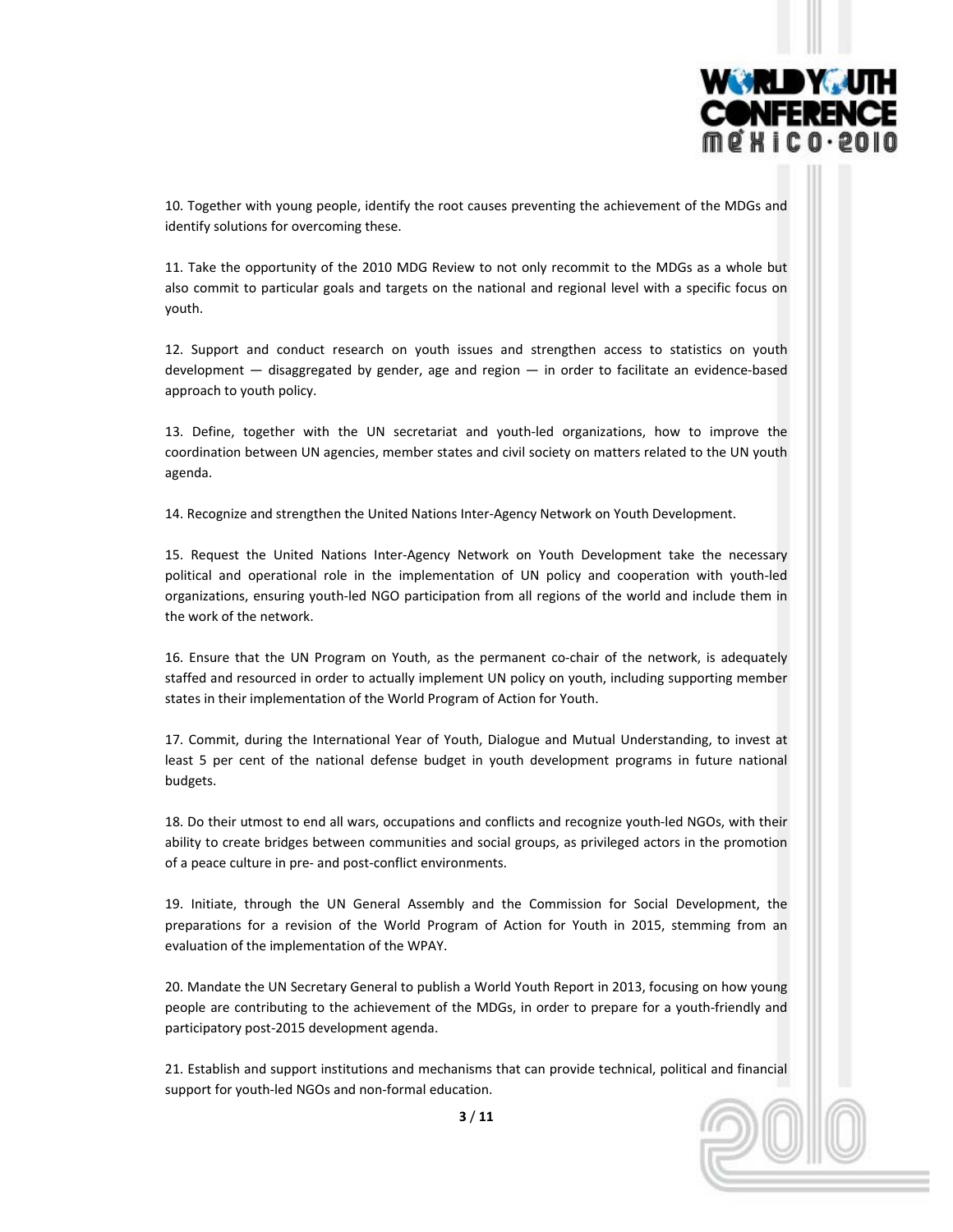

Our recommendations have come to life through an extensive consultation with youth‐led NGOs. We stress the absolute necessity of national governments doing the same on local, regional and national levels when developing and implementing all national policy affecting youth.

### **We commit**

We, as representatives of youth-led organizations around the world commit to continue working to achieve development through:

### Poverty

- 1. Adopt a strategic plan and policies to combat rural and urban poverty, taking into consideration their different manifestations.
- 2. Decentralize the focus of economic systems toward a redistribution of natural resources, land and basic services, ensuring that they are free, of high quality and accessible for young people, including vulnerable groups, such as children and young women and young people from conflict areas, remote areas, minority youth and youth with disabilities.
- 3. The voices of young people and local communities must be heard to ensure an economic policy that is holistic, gender sensitive and respectful of individual identity and culture. Youth organizations should play a key role in the reduction of poverty and hunger and governments should provide the proper environment, financial support and recognition of this.
- 4. Governments must support formal and non‐formal education that includes diverse agricultural training programmes to be developed for youth and led by youth.
- 5. Promote a genuine agrarian reform, taking into account the impact of climate change on food security and poverty, which recognises the social, environmental functions of land, sea, forests and natural resources in the concept of food sovereignty.

# EDUCATION

- 1. Guarantee and facilitate enrollment, participation and retention of young people in educational institutions at all levels, including secondary, tertiary, technical and vocational, free and quality education. This education should promote universal Human Rights values, without any kind of discrimination and with special attention to girls, women, indigenous and young people living in poverty and in vulnerable situations, such as — but not limited to — young people with disabilities, living with HIV/AIDs. Governments must guarantee the fundamental right to secular education.
- 2. Improve the quality and relevance of educational curricula in public schools at all levels and orient educational programs (in native, foreign and official languages) toward the comprehensive development of young people; including intercultural, civil and peace education, solidarity, Human Rights education, education for sustainable development, evidence‐based comprehensive sexuality education to achieve MDGs 5 and 6, emotional development, the promotion of gender equality and the empowerment of women, as well as the formulation of competencies and conditions for employability, taking into account the necessities of the local context.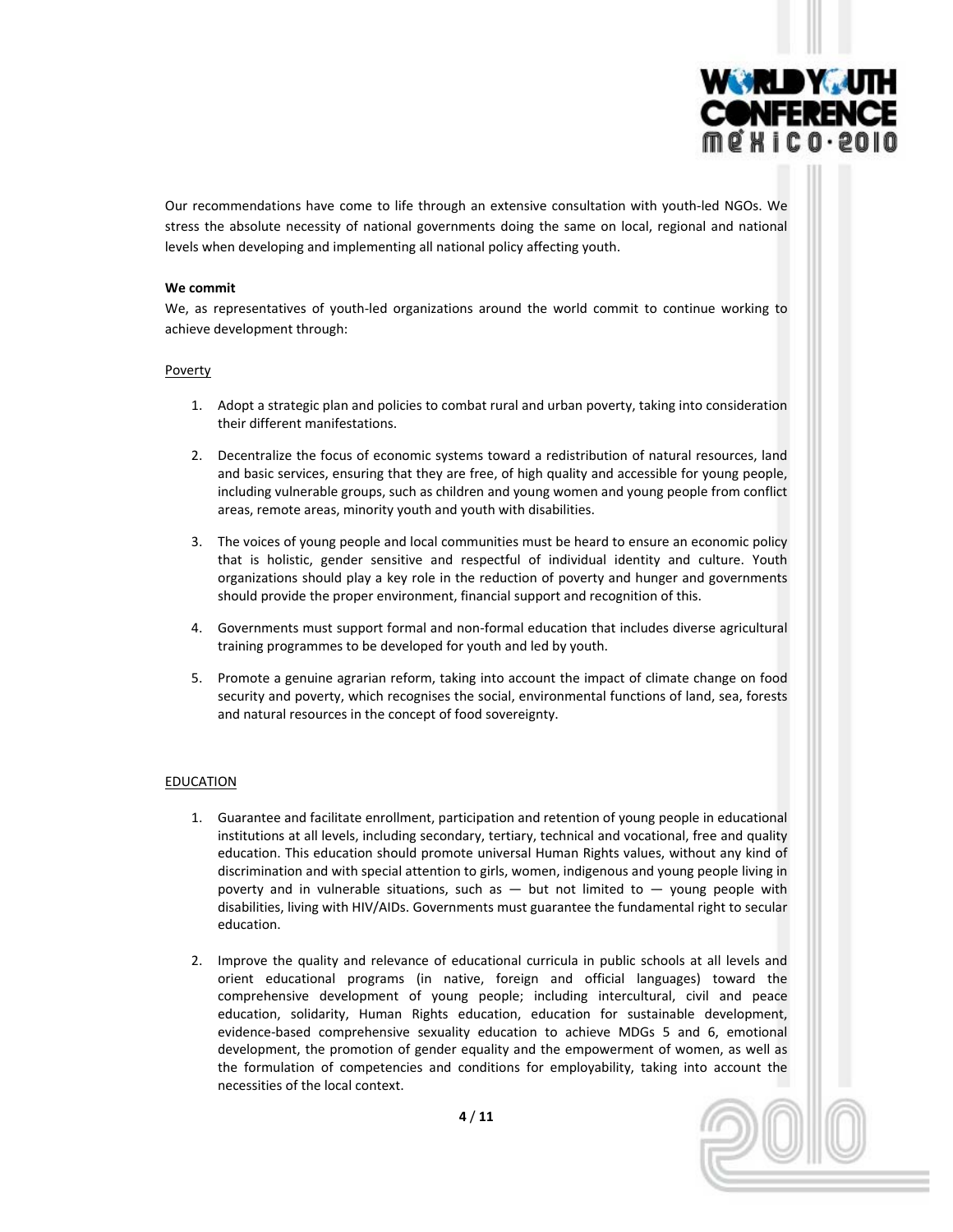

- 3. Develop and invest in non‐formal education programs, and strengthen, recognize and certify existing education programs run by youth-led NGOs to guarantee participation of young people in these processes.
- 4. Put in place programs for early childhood education, literacy and life-skills; address school drop-out, with a special emphasis on adolescents; offer a second opportunity to young people that have not completed basic education; and strengthen our efforts to achieve the MDG 2 goals and targets of universal primary education, which should be accessible, provide scholarship opportunities, and special programs for people with education interrupted by emergencies and conflicts.
- 5. Increase public and private investment in improving the quality of public educational institutions at all levels, including new informational and communication technologies, the incorporation of native, official and foreign languages, and continuing educator training programs, including programs in sensitization and training in teaching with a youth perspective, based on teaching evidence, and encourage critical thinking and interaction among students by engaging students in the framing of development of curriculum.

### Health

- 1. Guarantee the full realization of the right to the highest level of physical, mental and social health for young people, and strengthen our efforts to achieve the goals and targets of MDGs 4, 5 and 6; above all, the target lagging farthest behind, MDG 5b — Universal Access to Reproductive Health by 2015;
- 2. Establish public policies, increase financing and implement the principles of the Paris Declaration<sup>3</sup> to guarantee young people have universal, free or affordable, non-discriminatory access to health. Remove legal barriers that restrict young people's access to health.
- 3. bis. Increase the quality and coverage of health systems and healthcare services, with due attention to Sexually Transmitted Infections, HIV and AIDS, tuberculosis, malaria and other diseases, including non‐communicable diseases. Recognize the specific health needs of marginalized and socially excluded young people; for example, young people living with disabilities.

<sup>&</sup>lt;sup>3</sup> Country Ownership

Alignment – donor countries aligned behind the country objectives and local systems

Harmonization – donor coordination

Results‐Based management

Mutual Accountability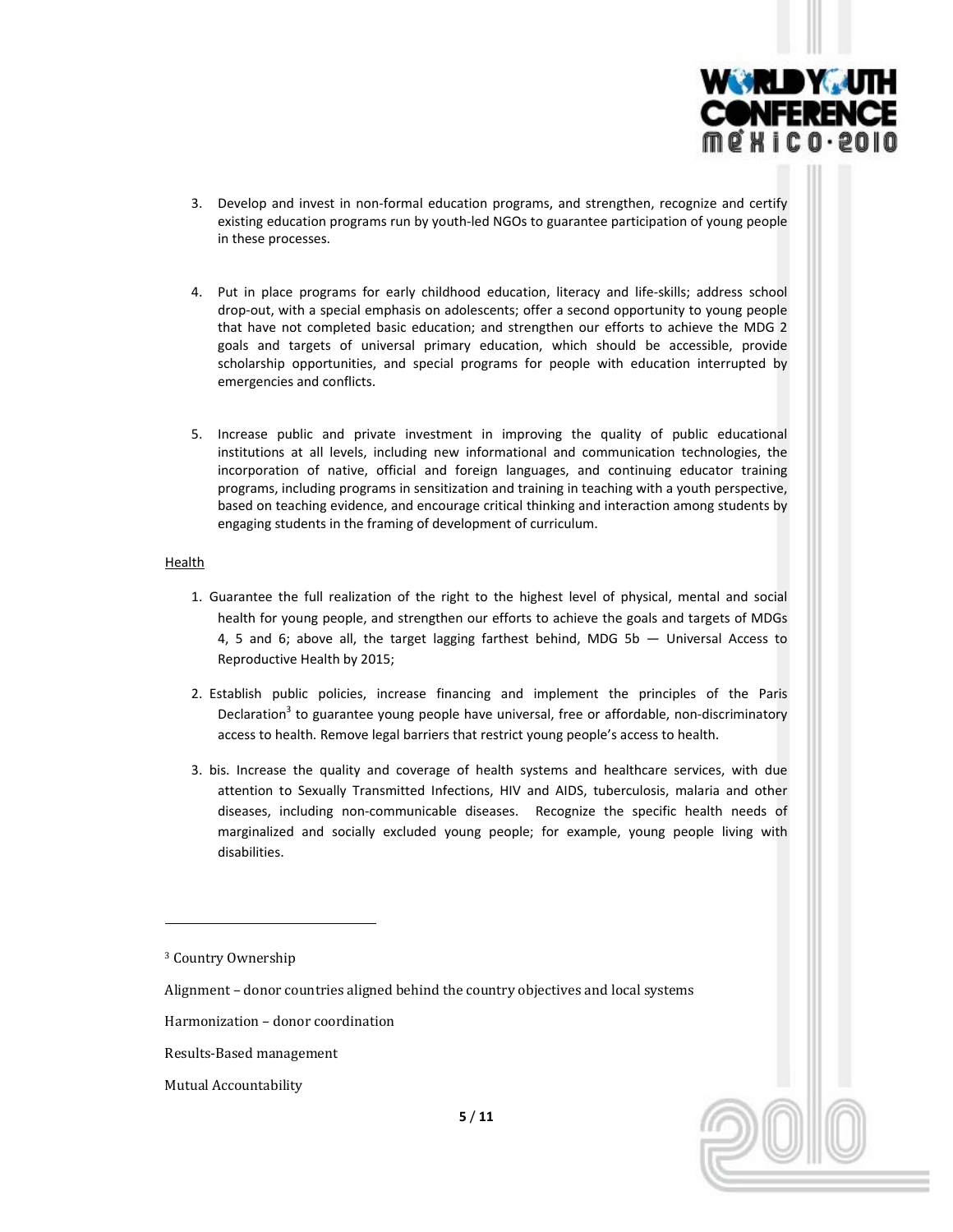

- 4. Achieve universal access to HIV prevention, treatment, care and support services for all young people, as agreed in the Declaration of Commitment on HIV/AIDS, and ensure that young people living with HIV (YPLHIV) are meaningfully involved at all levels of the response. Recognize that the health and welfare of YPLHIV is both a Human Rights imperative and a public health priority.
- 5. Fully recognize young people's sexual and reproductive rights, particularly the right to choose, through achieving universal access to confidential, youth‐friendly sexual and reproductive health services, including access to evidence-based comprehensive sexuality education, in formal and non‐formal settings. Implement key effective interventions in the continuum of care for maternal health, including access to a full range of contraceptives and safe abortion.<sup>4</sup>
- 6. Recognize violence as a barrier to health and eliminate all forms of violence, including gender‐ based violence and female genital mutilation/cutting.
- 7. Strengthen or establish youth‐friendly harm reduction programmes and affordable treatment and rehabilitation programmes, in order to address the vulnerabilities of young people, including the use, abuse and dependency on drugs, alcohol and tobacco.
- 8. Meaningfully involve young people in every aspect of all health programs, including those that encourage a healthy lifestyle; as well as raise awareness of nutrition, eating disorders and obesity.

# **EMPLOYMENT**

- **According to the ILO, youth unemployment has increased since the year 2000 and the situation for youth who are seeking jobs has worsened by the recent economic crisis. We are therefore fully committed to the achievement of MDG 1b and MDG 8, target 16, which call for the creation of decent work, especially for women and young people. We demand a reinforcement of the role of the states through fiscal and increased investment to enable them to adopt public policies that regulate the labor market and industrial relations in the framework of a new development model that guarantees equity and social justice.**
- 1. Encourage youth to become job creators by supporting comprehensive programmes to promote sustainable enterprises, business start-ups that include entrepreneurial training, micro-finance offering non‐collateralized loans, business incubators, tax breaks and simplified business registration for youth. Focus on youth job creation in the green economy by encouraging low‐ carbon / no carbon businesses, with a special focus on groups in vulnerable and marginalized situations.
- 2. Reaffirm the recognition and implementation of the ILO Global Jobs Pact and decent work commitments that are fundamental to meeting the MDGs.

<sup>4</sup> Packages of interventions for family planning, safe abortion care, maternal newborn and child health (Geneva: WHO, 2010)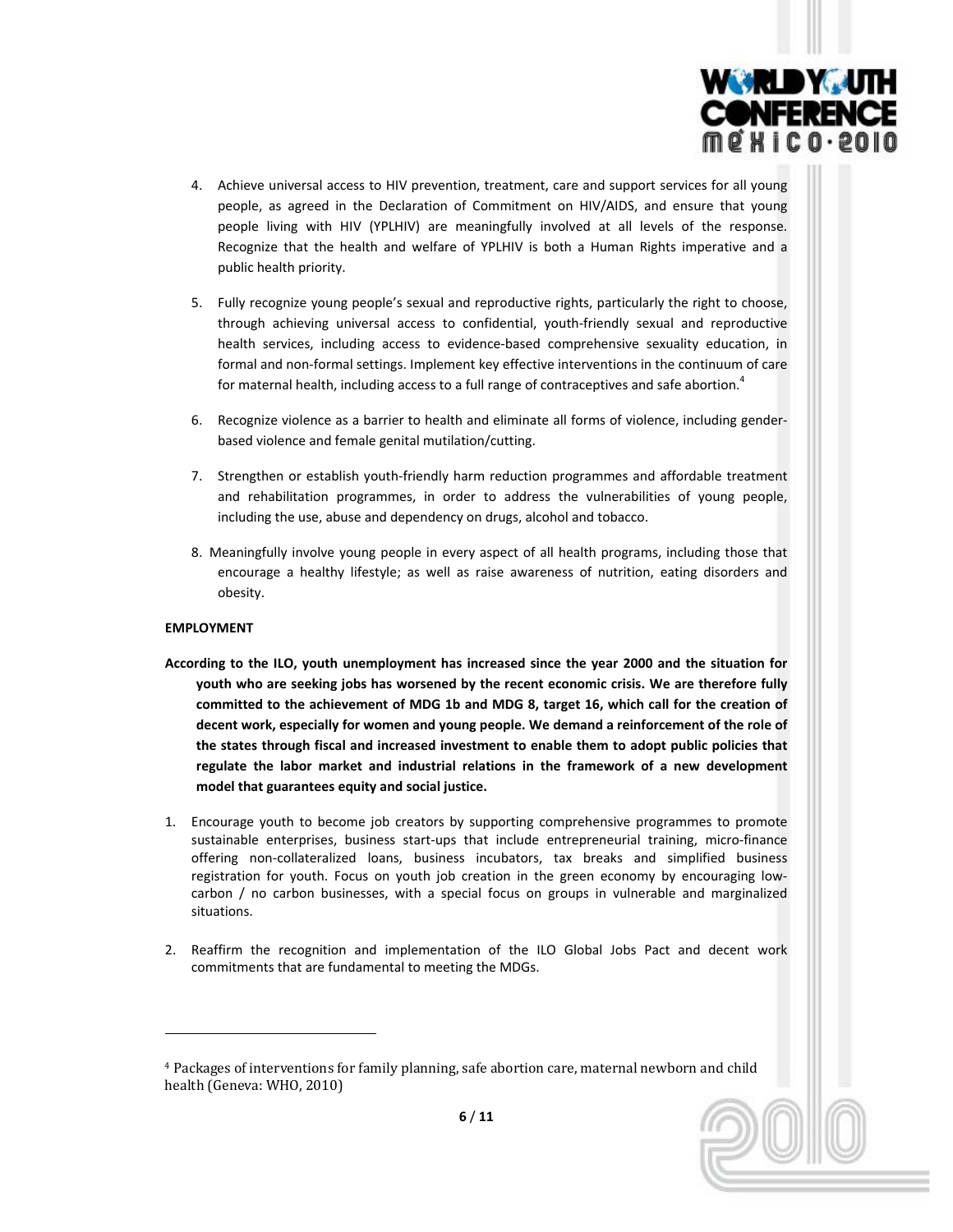

- 3. Reaffirm the importance of effective tri‐partite social dialogue as a necessary dynamic for the development of national public policies that effectively include the concept of decent work in national development plans. We strongly call for the recognition of the freedom to form and/or join trade unions, and collective bargaining systems, in order to facilitate a true social dialogue.
- 4. Encourage partnerships and co-operation among governments, the private sector, employers' organizations, trade unions, higher education institutions, youth‐led NGOs, and civil society to create coherent, internationally recognized, professional qualifications to foster increased employment opportunities.
- 5. Implement employment creation policies and programs through capacity development, education and vocational training of young people to increase employability; especially for people in vulnerable situations, such as young women, young people in rural areas, urban marginalized areas and young people with disabilities.

### Gender Equality

- 1. Strongly recommend that all young people, especially young women, are guaranteed comprehensive sexuality education, including healthy relationships education.
- 2. That Governments partner with Media and civil society to develop mechanisms to prevent the objectification of people's gender identity; in particular, those that promote gender violence.
- 3. That Governments recognize LGBT as part of the spectrum of gender identities and ensure that young people that identify themselves as such have their Human Rights upheld; as outlined in the Yogyakarta principles in reference to gender and gender‐based violence, and uphold the Convention on the Elimination of Discrimination Against Women (CEDAW); the Beijing Platform for Action; CAIRO; and Belem do Para.
- 4. That Governments refocus their efforts on achieving MDG 5 (Maternal health); in particular MDG 5(b), by achieving universal access to reproductive health to ensure reduction in deaths related to maternal mortality and unsafe abortions. Governments must also guarantee that gender identities do not impact on the ability to acquire and sustain decent work.
- 5. That Governments develop and implement legal frameworks, including for education that addresses gender‐based violence (including those who are transgender), and violence because of sexual identity, and provide legal and social services to support vulnerable groups when necessary.

### Technology and Innovation

- 1. Ensure universal, non-discriminatory, equitable, safe and affordable access to technology and research, and remove the barriers to bridging the digital divide, including through transfer of technology and international cooperation; thus, completing the MDGs.
- 2. Support the establishment of an International Fund, funded on a voluntary basis by UN member states, to decrease the difference in technology capabilities between countries.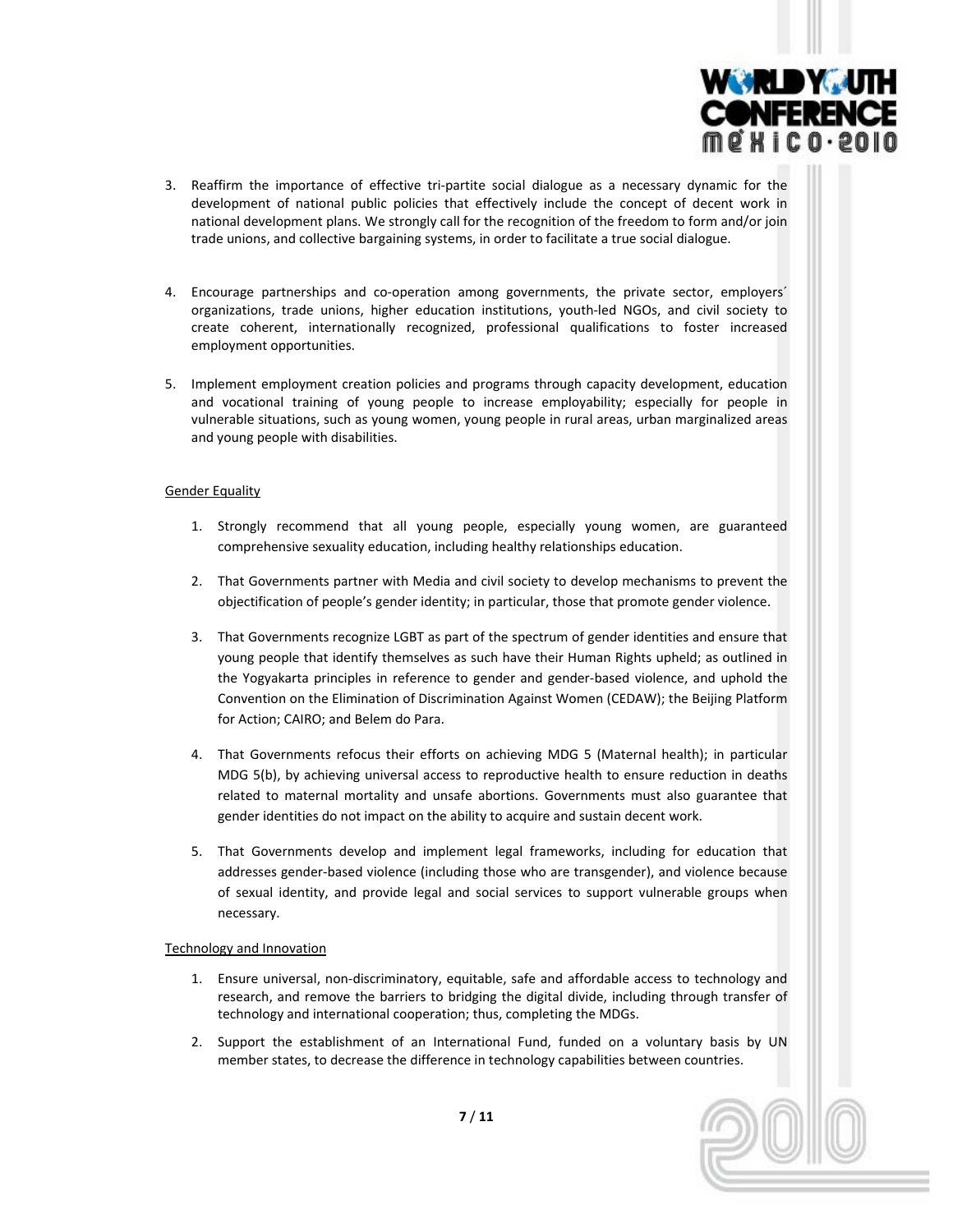

- 3. Promote, finance and support research, development and application of technologies created by young people.
- 4. Encourage the participation of young people in the generation and distribution of knowledge through information and communication technologies; use these technologies to deepen intercultural dialogue and encourage respect for social, cultural and religious diversity; and provide appropriate, accessible infrastructure and measures to equip young people with the corresponding knowledge and skills to use this technology.
- 5. Encourage the use of open source technologies and open standards. Ensure Internet neutrality and uncensored technology.
- 6. Guarantee protection against arbitrary interference with privacy. Ensure that no third parties have access to sensitive data without direct, continuous, consent.

### **Culture**

1. Recognize and guarantee the cultural, ethnic, racial and linguistic diversity of all communities, with a special focus on indigenous youth and First Peoples in rural communities, and Afro‐descendant people.

2. Provide access to resources and public policies for the cultural and artistic expressions of youth and invest in the development of cultural exchanges.

3. Develop strategies and implement action against any manifestation of cultural practices that violate the basic Human Rights of individuals or groups, regardless of their socio‐cultural or economic status, gender identities, sexual orientation, abilities, religion or geographical background.

4. Implement public policies that support inter‐culturality and trans‐culturality by integration of formal, non-formal and informal cultural education that allows youth to recognize culture in their everyday life.

### Justice and Security

- 1. That governments research and identify the root causes of youth violence and instability, and prioritize early intervention and preventative measures based on this research, in order to reduce and eradicate the criminalization of youth in society by government and civil society.
- 2. That the right of access to justice should never be compromised by security initiatives; both are inextricably linked. Therefore, governments and state representatives must respect the rule of law in order to ensure that they are not abusing their power against young people, such as young Human Rights defenders, political and social activists.
- 3. That governments recognize that justice is also based on social dimensions, including equal opportunity and fair distribution of resources; accordingly, they must seek actions that ensure this, without any kind of discrimination, and with special attention given to vulnerable groups.
- 4. Recognizing that young people are among the most affected groups in armed conflicts, we therefore call upon governments to:
	- a. Empower young people and recognize their right to be conscientious objectors to military service, and protect them from any negative consequences of this decision;

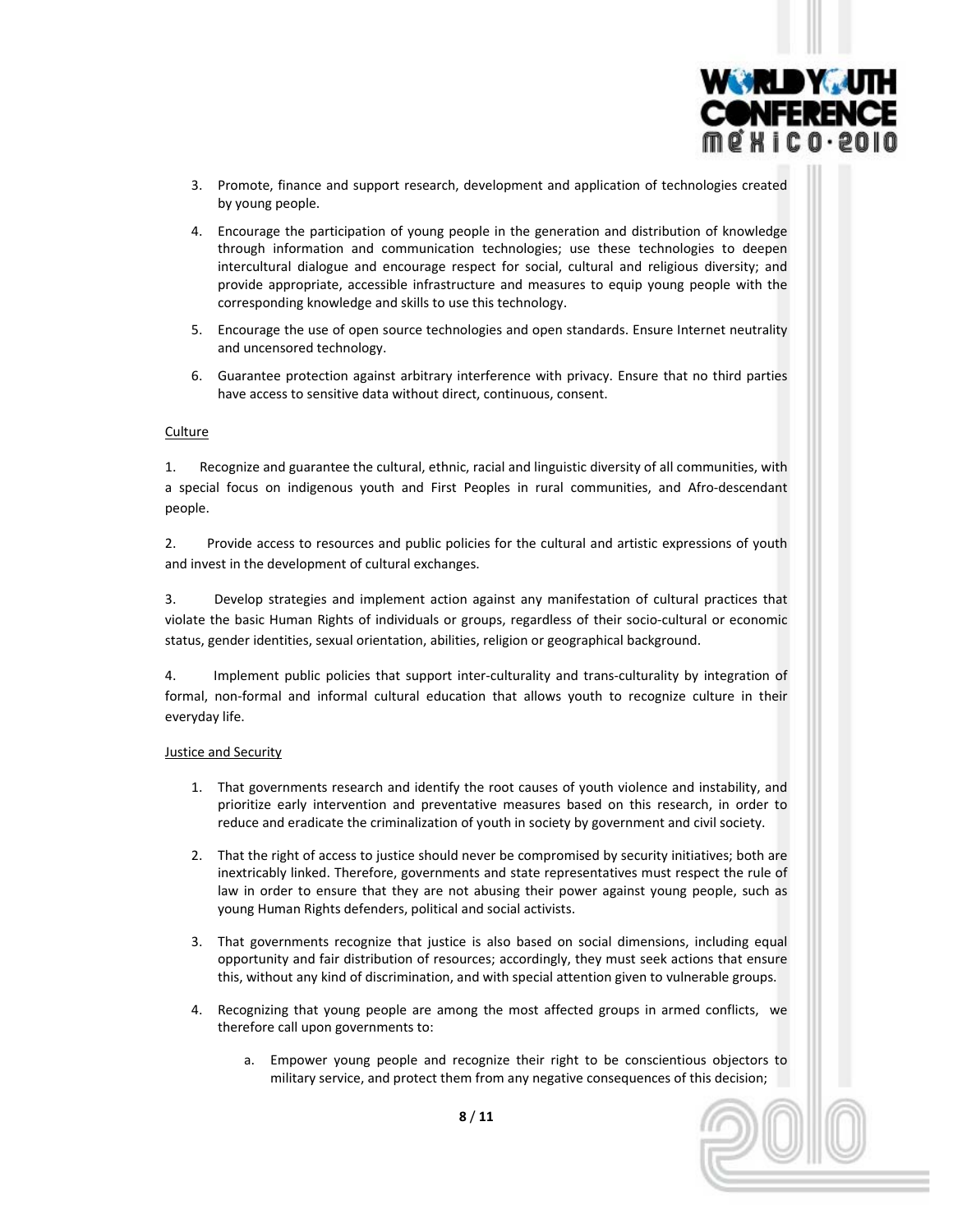

- b. Focus on strategies that allow stable, post-conflict and post-prison development; in particular, the sustainable and social reintegration of youth victims and survivors, with due respect for reconciliation, rehabilitation and the resilience of young victims; and furthermore, recognize and include youth organizations working on this areas;
- c. Reallocate budgets used for the military and armaments toward support the development of young people.
- 5. Give attention to the gender construction of violence in order to overcome behavior patterns that reproduce violence, both that of male‐male violence as well as violence against women.

#### Participation

- 1. Create a legal framework, with appropriate monitoring mechanisms, for young people to be partners and active participants in all levels of society (local, national, regional and international), assuring their access to civil and political rights, and including the right to vote at a maximum age of 18.
- 2. Support existing structures and encourage the creation of new structures for youth participation by supplying them with adequate resources, including, but not limited to, education, information, material resources and funding, giving special attention to vulnerable groups of young people.
- 3. Ensure the autonomy and respect the specificity of all structures promoting youth participation, by and for youth.
- 4. Promote the creation of independent local and national youth councils, composed of youth organizations, in all countries and integrate them into the decision-making process, based on the principles of co-management and compulsory consulting.
- 5. Encourage international and regional interaction in all sectors of youth participation, and promote cooperation by providing appropriate support; for example, by including youth delegates, selected in a democratic manner, in all national delegations to international fora.

#### Sustainable Development

- 1. Education for sustainable development is key to achieving a more sustainable global society. Therefore, sustainable development should be integrated in new and existing curricula. Furthermore, non-formal learning, especially that provided by youth-led NGOs, should be stimulated and recognised as an important method of raising awareness, fostering change and sustainable production, reducing consumption and increasing waste‐management. This training includes vocational education for green employment, sustainable lifestyles and the sharing of formal and non‐formal educational best practices.
- 2. Guarantee the participation of young people in the environmental strategies of both governmental and private actors, and in programs oriented towards sustainable development and sustainable management of natural resources; in particular, with a special focus on biodiversity and climate change. Governments should develop a rights‐based approach to participation, recognising young people as important actors at local, national and international levels, while acknowledging cultural diversity.
- 3. For our generation, effective action against climate change is a matter of survival. Therefore, we urge world leaders to commit to a fair, adequate and legally binding climate deal. Such a deal should strengthen and support the force of youth‐led NGOs in mitigation and adaptation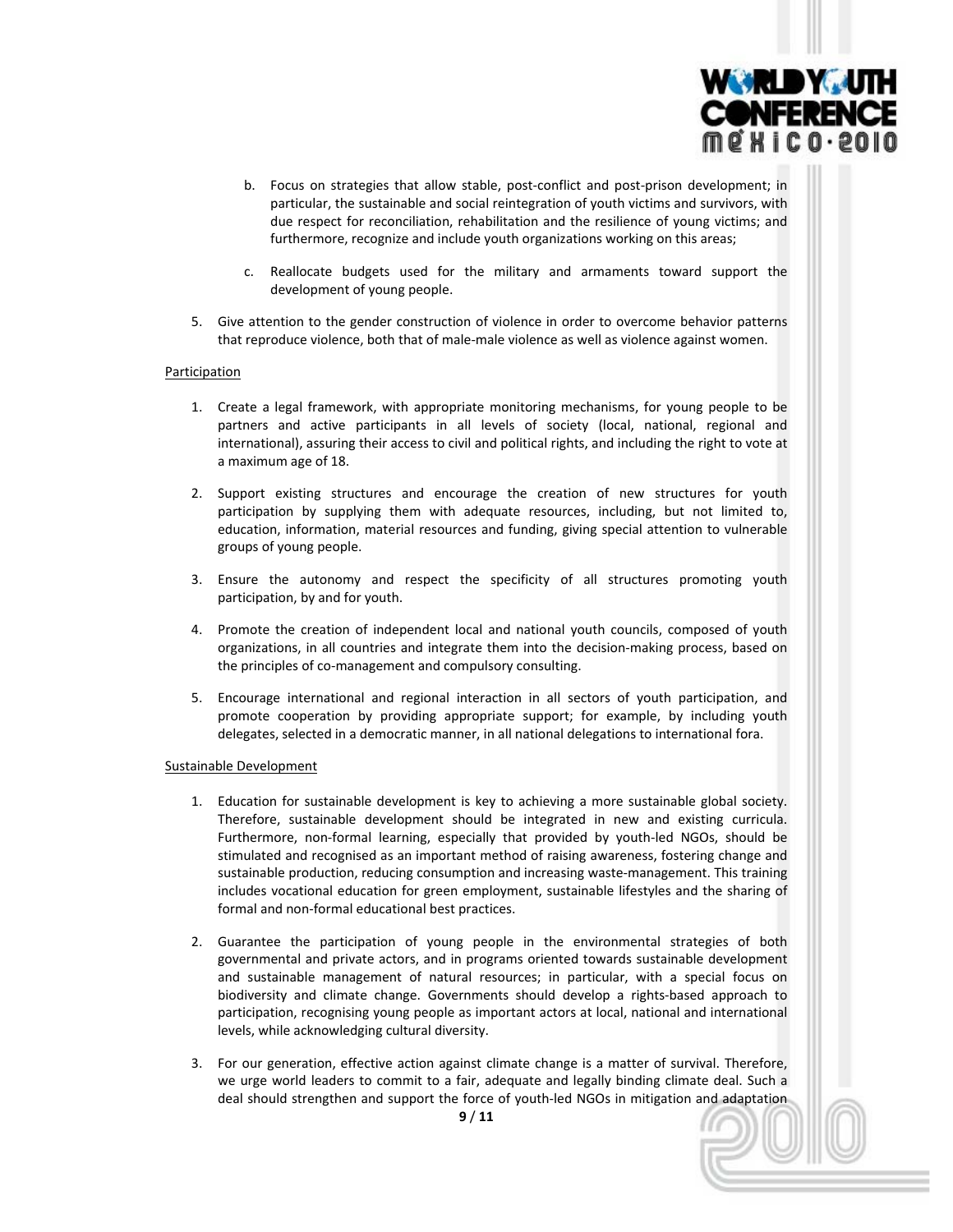

strategies. Furthermore, governments should cooperate for technology transfer in the field of renewable energy and capacity building, ensuring that all countries have equal access to green technologies to achieve the necessary post‐carbon energy infrastructure.

- 4. Choose radically for building a green economy within the framework of sustainable development and poverty eradication. To fuel the green economy, young people should have access to quality green jobs and be encouraged toward sustainable entrepreneurship and innovation. A major role for the UN Youth agency proposed earlier in this statement should be to support youth‐led sustainable development projects.
- 5. Develop common international standards for the regulation, supervision and evaluation of the environmental impact assessments for both private and public projects, and embed within the assessment a critical role for civil society. Moreover, the International Court of Justice should become competent for compliance with existing environmental and social international legal norms such as the Kyoto Protocol.

### International Migration

- 1. Promote dialogue between countries of origin and receiving or transit countries to uphold the Human Rights of all migrants, including social and economic rights, and establish formal and informal facilities as contact points to ease integration of migrants.
- 2. Call for governments to ratify international treaties on migration and displacement, and to create, implement and monitor policies and conditions to make migration a voluntary, consensual and informed decision benefiting the individuals but also the societies of origin and destination.
- 3. Create opportunities (capacity building, training and technical assistance) to support migrant youth as actors in local development, through small and medium enterprises and NGOs.
- 4. Recognise the role of non‐formal education programs and activities based on Human Rights education, conflict transformation and intercultural dialogue to implement social and cultural integration.
- 5. Implement appropriate policies and provide necessary information in order to prevent irregular migration, human trafficking, sexual abuse and climate migration, taking into consideration vulnerable groups such as minors, women, and people with disabilities.

# International Cooperation

- 1. Revise and reinforce the existing frameworks for international youth cooperation, and consider the possibilities of improvement by merging current structures and creating a UN Agency for Youth as proposed by the African Youth Charter, the pre‐conference of Bahia and the Istanbul Action Plan agreed by the World Youth Congress 2010 and presented to the Mexico World Youth Conference by the government of Turkey.
- 2. Increase funding for international youth actions and define outcome indicators that can be used by national and international organisations to align their efforts and develop cohesive strategies.